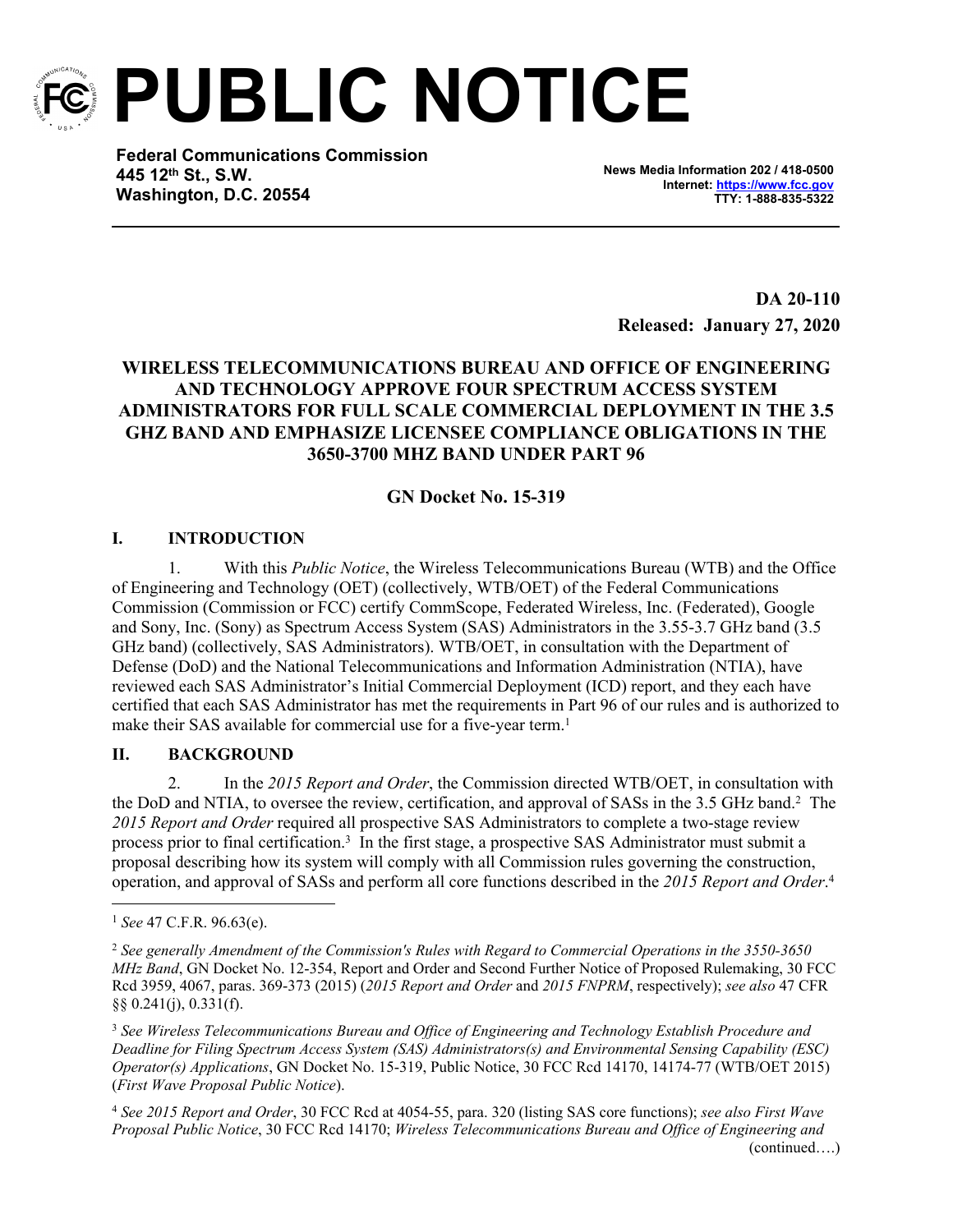The second stage involves SAS testing both in a controlled lab environment and in a real-world setting.<sup>5</sup> On December 21, 2016, WTB/OET conditionally approved the first wave of SAS Administrators, thus concluding the first stage of the review process.<sup>6</sup>

3. As part of the second stage testing process, Amdocs, CommScope, Federated, Google, and Sony elected to collaborate with the Institute for Telecommunication Sciences (ITS), NTIA's research and development arm, to complete the laboratory testing requirement.<sup>7</sup> ITS completed its laboratory testing on May 3, 2019, and it subsequently provided the respective SAS Administrators with SAS laboratory test reports, which Amdocs, CommScope, Federated, Google, and Sony submitted for the Commission's review in July 2019.<sup>8</sup>

4. In order to comply with the field-testing requirement, each SAS Administrator also timely filed an ICD proposal with the Commission, which described its proposed short-term, limited geographic commercial deployment, and each later supplemented its proposal.<sup>9</sup> On September 16, 2019, WTB/OET found that each SAS Administrator had satisfied the Commission's SAS laboratory testing requirements, and they approved each SAS Administrator to begin ICD as described in their ICD proposals.<sup>10</sup> In accordance with the *ICD Approvals PN*, each SAS Administrator notified the Commission of commencement of its ICD.<sup>11</sup> After the requisite 30-day ICD period and consistent with the *ICD Proposals Public Notice*, each SAS Administrator filed its ICD report with the Commission in GN Docket 15-319, and each requested confidential treatment.<sup>12</sup> WTB/OET, in coordination with NTIA and DoD, reviewed the ICD reports in detail.

#### **III. DISCUSSION**

5. Based on our review of the information contained in each SAS Administrator's ICD report in addition to all previously filed information in this proceeding, we certify that the SASs of

(Continued from previous page)

*Technology Conditionally Approve Seven Spectrum Access System Administrators for the 3.5 GHz Band,* Public Notice, 31 FCC Rcd 13355 (WTB/OET 2016) (*SAS Conditional Approval Public Notice*).

<sup>5</sup> *See 2015 Report and Order*, 30 FCC Rcd at 4067, para. 372 (noting that the final compliance testing phase can include a public testing period, testing of protections for incumbent systems, and field trials). On July 27, 2018, WTB/OET released a Public Notice that described the procedure and deadline for filing ICD proposals. *See Wireless Telecommunications Bureau and Office of Engineering and Technology Establish Procedure and Deadline for Filing Spectrum Access System Initial Commercial Deployment Proposals*, Public Notice, 33 FCC Rcd 7390 (WTB/OET 2018) (*ICD Proposals Public Notice*). ICD is meant to fulfill the Commission's requirement that applicants conduct a public testing period and field trials prior to final certification. *2015 Report and Order*, 30 FCC Rcd at 4067, para. 372.

<sup>6</sup> *SAS Conditional Approval Public Notice*, 31 FCC Rcd 13355 (conditionally approving the following seven SAS Administrators: Amdocs, Inc.; CommScope; CTIA; Federated; Google; iPosi; Key Bridge; and Sony). CTIA later withdrew its proposal. *See* Letter from Paul Anuszkiewicz et al., Vice President, Spectrum Planning, CTIA, to Marlene H. Dortch, Secretary, FCC, GN Docket No. 15-319 (filed Nov. 20, 2017).

<sup>7</sup> While lab testing of individual SASs is required before final certification, participation in either the process of verifying and validating the test harness or the subsequent lab testing of an individual SAS with ITS is optional and is not a prerequisite to submitting an ICD proposal or to obtaining final certification. *ICD Proposals Public Notice*, 33 FCC Rcd at 7392, para. 4.

<sup>8</sup> *See ICD Proposals Public Notice*, 33 FCC Rcd at 7390, para. 1. Conditionally approved SAS Administrators were permitted to file their laboratory testing reports in GN Docket No. 15-319. *ICD Proposals Public Notice*, 33 FCC Rcd at 7392, para. 5. Each SAS Administrator chose to file their laboratory testing report with the Commission and each requested confidential treatment. *See* Letter from Robert A. Silverman, Counsel for Amdocs, Inc., to Marlene H. Dortch, Secretary, FCC, GN Docket No. 15-319 (filed July 24, 2019); Letter from H. Mark Gibson, Director, Regulatory Policy, CommScope, to Marlene H. Dortch, Secretary, FCC, GN Docket No. 15-319 (filed July 22, 2019); Letter from Jennifer M. McCarthy, Vice President, Legal Advocacy, Federated Wireless, Inc., to Marlene H. Dortch, Secretary, FCC, GN Docket No. 15-319 (filed July 19, 2019); Letter from Megan Anne Stull, Counsel, Google LLC, to Marlene H. Dortch, Secretary, FCC, GN Docket No. 15-319 (filed July 19, 2019); Letter from

(continued….)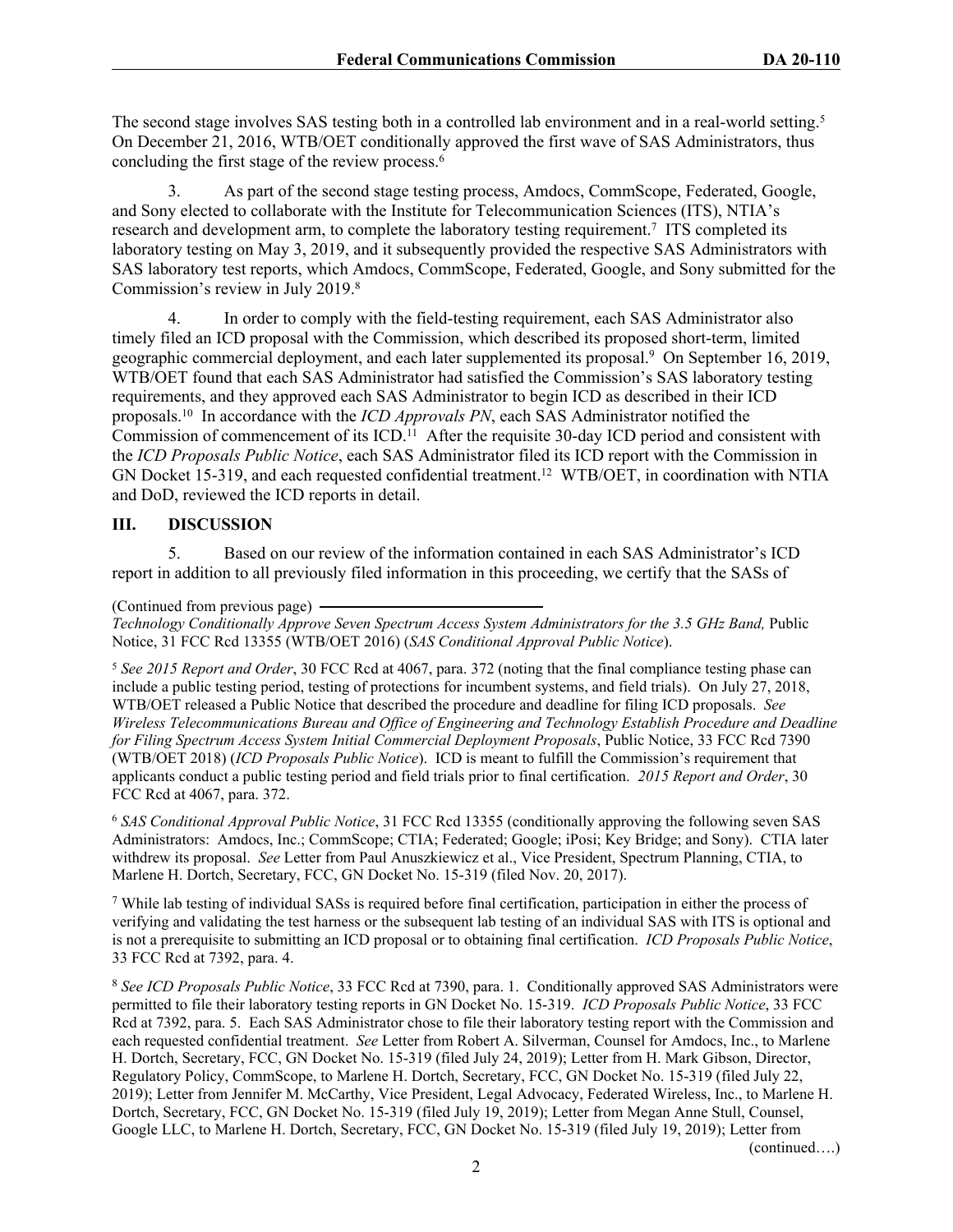CommScope, Federated, Google, and Sony comply with our rules, and we approve each SAS for commercial operation subject to ongoing compliance with the Commission's rules, including the specific compliance obligations set forth below. Specifically, these SASs may operate on a commercial basis subject to the following compliance obligations, which remain consistent with those described in the *SAS Conditional Approval Public Notice* and our rules:<sup>13</sup>

- Each SAS operator must comply with all current and future Commission rules and policies, as well as all instructions issued by WTB, OET, or the Enforcement Bureau (EB), including any processes for interference reporting, consistent with Sections 0.241(j) and 0.331(f) of the Commission's rules<sup>14</sup> and procedures applicable to SASs on an ongoing basis.<sup>15</sup> Each SAS operator must also comply with requests for additional information from the Commission, WTB, OET or EB.
- As commercial deployments expand, each SAS must demonstrate continued compliance with all current and future Commission rules and policies, which may include working with commercial and non-commercial users to demonstrate compliance with protection criteria. For example, an SAS may be required to demonstrate proper interoperation with its associated ESC to demonstrate effective protection of federal incumbents from actual commercial deployments.
- Each SAS must protect current and future federal incumbent operations in and near the 3.5 GHz band, as set forth in the Commission's rules.<sup>16</sup> Each SAS operator must be attentive to changes in protection criteria, such as those NTIA recently identified for Category B CBRS base stations, and to modifications to the list of sites identified by NTIA.<sup>17</sup> Each SAS also must be able to receive and address reports of interference from federal Incumbent Access tier users. In addition, each SAS must work with the FCC, NTIA, and DoD to address expeditiously interference issues and to implement any new reporting processes as they are developed.<sup>18</sup>

<sup>(</sup>Continued from previous page)

James Morgan, Director and Counsel, Sony Electronics, Inc., to Marlene H. Dortch, Secretary, FCC, GN Docket No. 15-319 (filed July 24, 2019).

<sup>9</sup> *ICD Proposals Public Notice*, 33 FCC Rcd at 7390, para. 1. ICD proposals and any supplements were filed in GN Docket No. 15-319 consistent with the Commission's instructions. *ICD Proposals Public Notice*, 33 FCC Rcd at 7394-95, para. 11. Each SAS Administrator requested confidential treatment for their ICD filings. *See* Letter from Letter from Caressa D. Bennet, Counsel for Amdocs, Inc., to Marlene H. Dortch, Secretary, FCC, GN Docket No. 15-319 (filed Sep. 10, 2018) (ICD proposal); Letter from Letter from Robert Silverman, Counsel for Amdocs, Inc., to Marlene H. Dortch, Secretary, FCC, GN Docket No. 15-319 (filed September 12, 2019) (Supplement); Letter from H. Mark Gibson, Director, Regulatory Policy, CommScope, to Marlene H. Dortch, Secretary, FCC, GN Docket No. 15-319 (filed Sept. 10, 2018) (ICD proposal); Letter from H. Mark Gibson, Director, Regulatory Policy, CommScope, to Marlene H. Dortch, Secretary, FCC, GN Docket No. 15-319 (filed Aug. 28, 2019) (Supplement); Letter from Kurt Schaubach, Chief Technology Officer, Federated Wireless, Inc., to Marlene H. Dortch, Secretary, FCC, GN Docket No. 15-319 (filed Sept. 10, 2018) (ICD proposal); Letter from Jennifer M. McCarthy, Vice President, Legal Advocacy, Federated Wireless, Inc., to Marlene H. Dortch, Secretary, FCC, GN Docket No. 15-319 (filed Mar. 29, 2019) (Supplement); Google LLC Proposal, GN Docket No. 15-319 (filed Sept. 10, 2018) (ICD proposal); Letter from Megan Anne Stull, Counsel, Google LLC, to Marlene H. Dortch, Secretary, FCC, GN Docket No. 15-319 (filed June 4, 2019) (First Supplement); Letter from Megan Anne Stull, Counsel, Google LLC, to Marlene H. Dortch, Secretary, FCC, GN Docket No. 15-319 (filed July 24, 2019) (Second Supplement); Letter from Megan Anne Stull, Counsel, Google LLC, to Marlene H. Dortch, Secretary, FCC, GN Docket No. 15-319 (filed Aug. 23, 2019) (Third Supplement); Letter from Megan Anne Stull, Counsel, Google LLC, to Marlene H. Dortch, Secretary, FCC, GN Docket No. 15-319 (filed Sept. 10, 2019) (Fourth Supplement); Sony Corporation Proposal, GN Docket No. 15-319 (Filed Sept. 10, 2018); Sony Corporation Amendment, GN Docket No. 15-319 (filed Apr. 12, 2019); Sony Corporation Second Amendment, GN Docket No. 15-319 (filed June 13, 2019); Sony Corporation Proposal, GN Docket No. 15-319 (Filed Sept. 10, 2018); Sony Corporation Amendment, GN Docket No. 15-319 (filed Apr. 12, 2019); Sony Corporation Second Amendment, GN Docket No. 15-319 (filed June 13, 2019).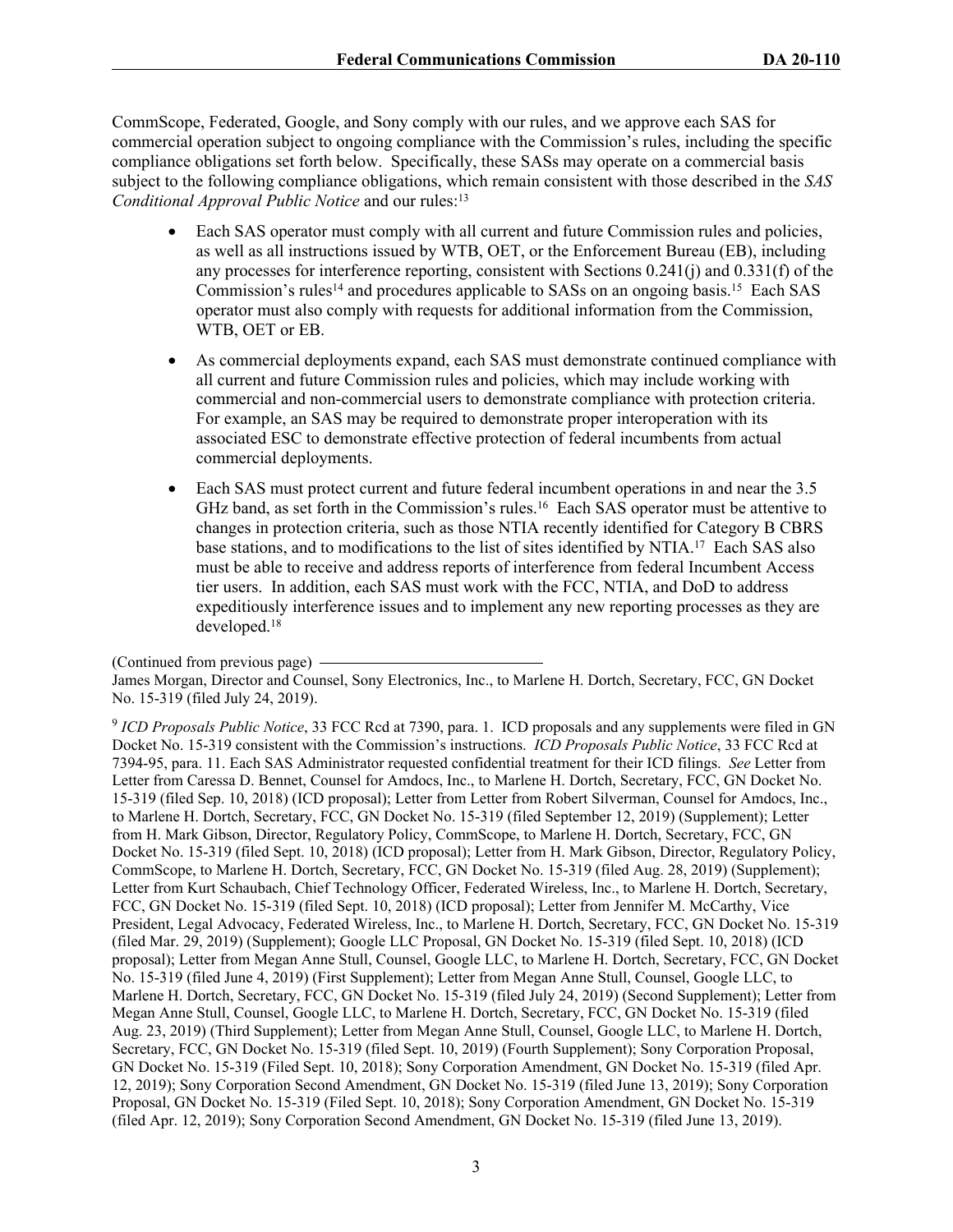- Each SAS that chooses to support PAL leasing must submit a supplemental filing in GN Docket No. 15-319 and demonstrate the functionality of its leasing system before offering PAL leasing services.<sup>19</sup>
- Each SAS is certified to operate in the continental United States, Alaska, Hawaii, Puerto Rico, and Guam. If a SAS operator intends to operate in additional U.S. Territories and Possessions, it must submit a filing in GN Docket No. 15-319 detailing the additional territories that it plans to cover. These supplemental filings must include all information necessary for WTB/OET to make a determination regarding the SAS's ability to provide service to each territory, including terrain maps and associated ESC sensor coverage information (where applicable).
- If a SAS operator plans to make substantive changes to its system, for example, to comply with new releases of industry standards, the SAS operator must supplement or amend its filings in GN Docket No. 15-319 to reflect these changes.<sup>20</sup> Before WTB/OET approves the use of new or modified SAS features, the SAS operator must demonstrate that the modified SAS will continue to comply with the Commission's rules, and it may be required to submit its systems for additional testing. Upon request, the SAS operator must provide external testing interfaces to enable WTB/OET, in collaboration with NTIA and DoD, to verify that the proposed modifications comply with the relevant rules as specified by the Commission.

6. The above conditions will ensure that each approved SAS will continue to comply with the Commission's rules. A SAS Administrator's certification may be revoked at any time if the SAS Administrator fails to comply with the Commission's rules and guidance on an ongoing basis.

7. We also take this opportunity to remind Grandfathered Wireless Broadband Licensees (as defined in sections 96.3 and 96.21 of our rules)<sup>21</sup> that the transition period for grandfathered operations will end on April 17, 2020 or at the end of their license term, whichever is later (with one exception that

#### (Continued from previous page)

<sup>10</sup> *Wireless Telecommunications Bureau and Office of Engineering and Technology Announce Five Spectrum Access System Administrators to Begin Initial Commercial Deployments in the 3.5 GHz Band*, GN Docket 15-319, Public Notice, 34 FCC Rcd 8106 (2019 WTB/OET) (*ICD Approvals PN*).

<sup>11</sup> CommScope Notification for CBRS Initial Commercial Deployment, GN Docket 15-319 (filed Sept. 17, 2019) (notifying Commission of ICD commencement date of September 18, 2019); Letter from Jennifer M. McCarthy, Vice President, Legal Advocacy, Federated Wireless, Inc., to Marlene H. Dortch, Secretary, FCC, GN Docket No. 15-319 (filed Sept. 16, 2019) (notifying Commission of ICD commencement date of September 18, 2019); Letter from Megan Anne Stull, Counsel, Google LLC, to Marlene H. Dortch, Secretary, FCC, GN Docket No. 15-319 (filed Sept. 16, 2019) (notifying Commission of ICD commencement date of September 16, 2019); Letter from James Morgan, Director and Counsel, Sony Electronics, Inc., to Marlene H. Dortch, Secretary, FCC, GN Docket No. 15-319 (filed Sept. 19, 2019) (notifying Commission of ICD commencement date of September 23, 2019).

As permitted in the *ICD Approvals PN*, 34 FCC Rcd at 8111, para. 10, CommScope, Federated, and Google each filed multiple notifications to expand their ICDs. *See* Letter from H. Mark Gibson, Director, Regulatory Policy, CommScope, to Marlene H. Dortch, Secretary, FCC, GN Docket No. 15-319 (filed Nov. 5, 2019); Letter from H. Mark Gibson, Director, Regulatory Policy, CommScope, to Marlene H. Dortch, Secretary, FCC, GN Docket No. 15- 319 (filed Nov. 8, 2019); Letter from H. Mark Gibson, Director, Regulatory Policy, CommScope, to Marlene H. Dortch, Secretary, FCC, GN Docket No. 15-319 (filed Nov. 25, 2019); Letter from H. Mark Gibson, Director, Regulatory Policy, CommScope, to Marlene H. Dortch, Secretary, FCC, GN Docket No. 15-319 (filed Dec. 5, 2019); Letter from H. Mark Gibson, Director, Regulatory Policy, CommScope, to Marlene H. Dortch, Secretary, FCC, GN Docket No. 15-319 (filed Jan. 22, 2020); Letter from Jennifer M. McCarthy, Vice President, Legal Advocacy, Federated Wireless, Inc., to Marlene H. Dortch, Secretary, FCC, GN Docket No. 15-319 (filed Nov. 4, 2019); Letter from Jennifer M. McCarthy, Vice President, Legal Advocacy, Federated Wireless, Inc., to Marlene H. Dortch, Secretary, FCC, GN Docket No. 15-319 (filed Nov. 12, 2019); Letter from Jennifer M. McCarthy, Vice President, Legal Advocacy, Federated Wireless, Inc., to Marlene H. Dortch, Secretary, FCC, GN Docket No. 15-319 (filed Nov. 25, 2019); Letter from Jennifer M. McCarthy, Vice President, Legal Advocacy, Federated Wireless, Inc., to Marlene H. Dortch, Secretary, FCC, GN Docket No. 15-319 (filed Jan. 17, 2019); Letter from Megan Anne Stull, (continued….)

4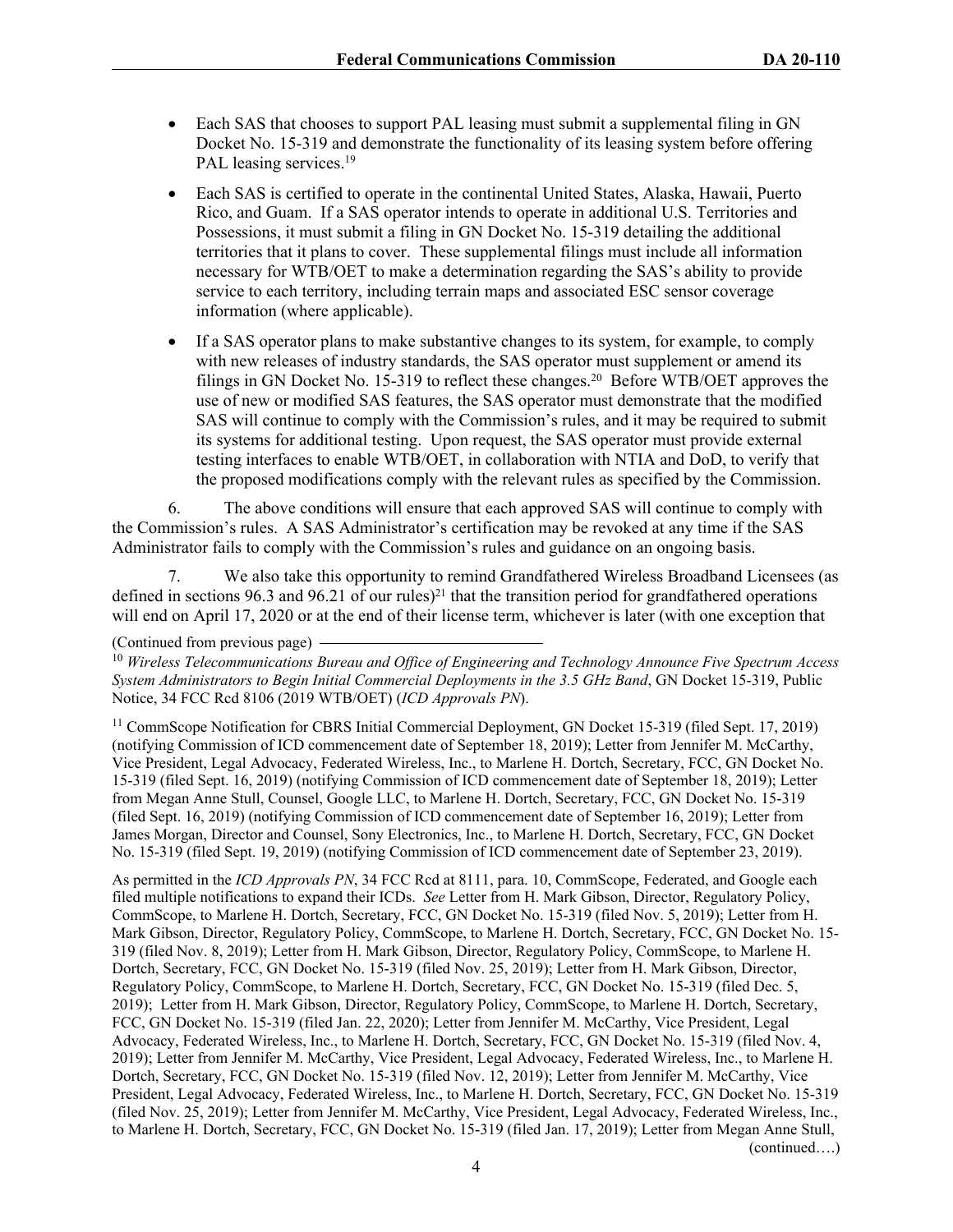the transition period for licenses issued after January 8, 2013 will end on April 17, 2020).<sup>22</sup> At the end of its transition period, each Grandfathered Wireless Broadband Licensee must be in compliance with all applicable Part 96 rules.<sup>23</sup>

8. In addition, we recognize that there are other wireless operations in the 3650-3700 MHz band that do not have protected incumbent status under our rules, (e.g., licensees that did not register for incumbent protection<sup>24</sup> or Grandfathered Wireless Broadband Licensees that expanded beyond their Grandfathered Wireless Protection Zone).<sup>25</sup> We remind licensees that such operations are not entitled to (Continued from previous page)

Counsel, Google LLC, to Marlene H. Dortch, Secretary, FCC, GN Docket No. 15-319 (filed Nov. 4, 2019); Letter from Megan Anne Stull, Counsel, Google LLC, to Marlene H. Dortch, Secretary, FCC, GN Docket No. 15-319 (filed Nov. 18, 2019); Letter from Megan Anne Stull, Counsel, Google LLC, to Marlene H. Dortch, Secretary, FCC, GN Docket No. 15-319 (filed Dec. 20, 2019); ); Letter from Megan Anne Stull, Counsel, Google LLC, to Marlene H. Dortch, Secretary, FCC, GN Docket No. 15-319 (filed Jan. 2, 2020); Letter from Megan Anne Stull, Counsel, Google LLC, to Marlene H. Dortch, Secretary, FCC, GN Docket No. 15-319 (filed Jan. 8, 2020); Letter from Megan Anne Stull, Counsel, Google LLC, to Marlene H. Dortch, Secretary, FCC, GN Docket No. 15-319 (filed Jan. 14, 2020); Letter from Megan Anne Stull, Counsel, Google LLC, to Marlene H. Dortch, Secretary, FCC, GN Docket No. 15-319 (filed Jan. 21, 2020).

<sup>12</sup> Letter from H. Mark Gibson, Director, Regulatory Policy, CommScope, to Marlene H. Dortch, Secretary, FCC, GN Docket No. 15-319 (filed Nov. 4, 2019) (noting an ICD period from September 18 to October 31, 2019); Letter from Jennifer M. McCarthy, Vice President, Legal Advocacy, Federated Wireless, Inc., to Marlene H. Dortch, Secretary, FCC, GN Docket No. 15-319 (filed Oct. 29, 2019) (noting an ICD period from September 18 to October 21, 2019); Letter from Megan Anne Stull, Counsel, Google LLC, to Marlene H. Dortch, Secretary, FCC, GN Docket No. 15-319 (filed Sept. 16, 2019) (noting an ICD period from September 16 to October 31, 2019); Letter from James Morgan, Director and Counsel, Sony Electronics, Inc., to Marlene H. Dortch, Secretary, FCC, GN Docket No. 15- 319 (filed Nov. 30, 2019) (noting an ICD period from October 21 to November 20, 2019).

<sup>13</sup> *See SAS Conditional Approval Public Notice*, 31 FCC Rcd at 13356-58, para. 7.

<sup>14</sup> See 47 CFR §§ 0.241(j), 0.1331(f) (delegating authority to WTB/OET to oversee the SAS approval process and facilitate the testing and development of multiple SAS operators).

<sup>15</sup> *See, e.g.,* 47 CFR §§ 96.53-96.65.

<sup>16</sup> *See* 47 CFR § 96.15.

<sup>17</sup> *See* Letter from Charles Cooper, Assoc. Admin., Office of Spectrum Mgt., NTIA, to Ronald T. Repasi, Chief (Acting) OET, and Donald Stockdale, Jr., Chief, WTB, FCC (Jan. 22, 2020), *available at*  [https://www.ntia.doc.gov/fcc-filing/2015/ntia-letter-fcc-commercial-operations-3550-3650-mhz-band;](https://www.ntia.doc.gov/fcc-filing/2015/ntia-letter-fcc-commercial-operations-3550-3650-mhz-band) https://www.fcc.gov/ecfs/filing/101220466714222.

<sup>18</sup> *See, e.g.,* 47 CFR §§ 96.53, 96.55.

<sup>19</sup> *See* 47 CFR § 96.66.

<sup>20</sup> For example, to the extent that the SAS operator later incorporates any future WinnForum standards or any revisions to existing WinnForum standards into its system, such standards and revisions must also be consistent with Commission rules.

<sup>21</sup> 47 CFR §§ 96.3, 96.21.

<sup>22</sup> *See* 47 CFR §§ 90.1307, 90.1338, 96.21.

<sup>23</sup> *See 2015 Report and Order*, 30 FCC Rcd at 4079, para. 409; 47 CFR § 96.21.

<sup>24</sup> See 47 CFR § 96.21(a)(2) (requiring, among other things, that Grandfathered Wireless Broadband Licensees must register base or fixed stations in ULS on or before April 17, 2015 in order to be entitled to interference protection).

<sup>25</sup> *See, e.g., 2015 Report and Order*, 30 FCC Rcd at 4079, para. 409 (noting that Grandfathered Wireless Broadband Licensees may register sites outside of their Grandfathered Wireless Protection Zones, but that these sites will not be entitled to any interference protection from Citizens Broadband Radios Service users).